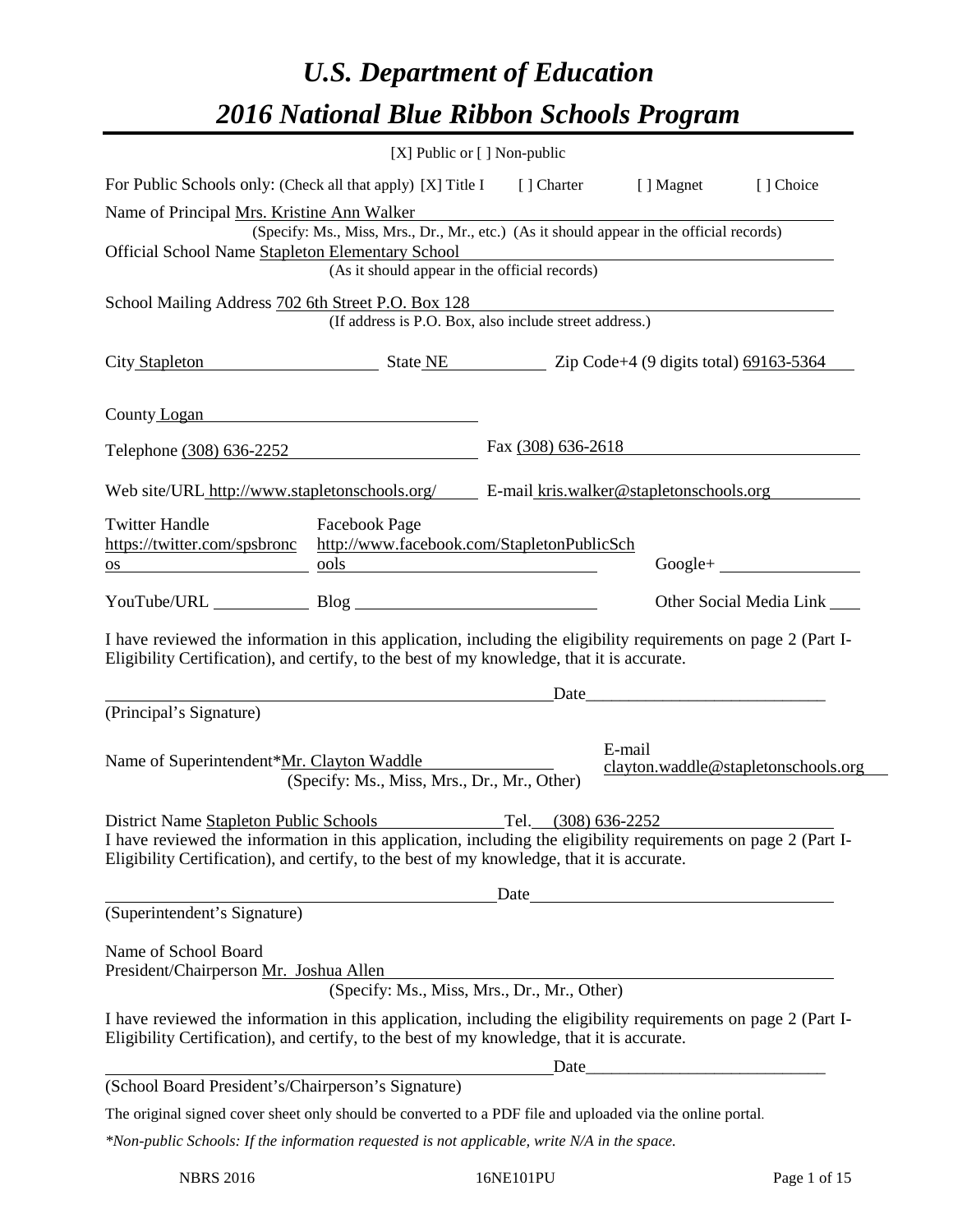The signatures on the first page of this application (cover page) certify that each of the statements below, concerning the school's eligibility and compliance with U.S. Department of Education and National Blue Ribbon Schools requirements, are true and correct.

- 1. The school configuration includes one or more of grades K-12. (Schools on the same campus with one principal, even a K-12 school, must apply as an entire school.)
- 2. The public school has met their state's accountability requirements (i.e., avoided sanctions) in participation, performance in reading (or English language arts) and mathematics, and other academic indicators (i.e., attendance rate and graduation rate) using the most recent accountability results available for the year prior to nomination.
- 3. To meet final eligibility, a public school must meet the state's accountability requirements (i.e., avoided sanctions) in participation, performance in reading (or English language arts) and mathematics, and other academic indicators (i.e., attendance rate and graduation rate) for the year in which they are nominated (2015-2016) and be certified by the state representative. Any status appeals must be resolved at least two weeks before the awards ceremony for the school to receive the award.
- 4. If the school includes grades 7 or higher, the school must have foreign language as a part of its curriculum.
- 5. The school has been in existence for five full years, that is, from at least September 2010 and each tested grade must have been part of the school for the past three years.
- 6. The nominated school has not received the National Blue Ribbon Schools award in the past five years: 2011, 2012, 2013, 2014, or 2015.
- 7. The nominated school has no history of testing irregularities, nor have charges of irregularities been brought against the school at the time of nomination. The U.S. Department of Education reserves the right to disqualify a school's application and/or rescind a school's award if irregularities are later discovered and proven by the state.
- 8. The nominated school or district is not refusing Office of Civil Rights (OCR) access to information necessary to investigate a civil rights complaint or to conduct a district-wide compliance review.
- 9. The OCR has not issued a violation letter of findings to the school district concluding that the nominated school or the district as a whole has violated one or more of the civil rights statutes. A violation letter of findings will not be considered outstanding if OCR has accepted a corrective action plan from the district to remedy the violation.
- 10. The U.S. Department of Justice does not have a pending suit alleging that the nominated school or the school district as a whole has violated one or more of the civil rights statutes or the Constitution's equal protection clause.
- 11. There are no findings of violations of the Individuals with Disabilities Education Act in a U.S. Department of Education monitoring report that apply to the school or school district in question; or if there are such findings, the state or district has corrected, or agreed to correct, the findings.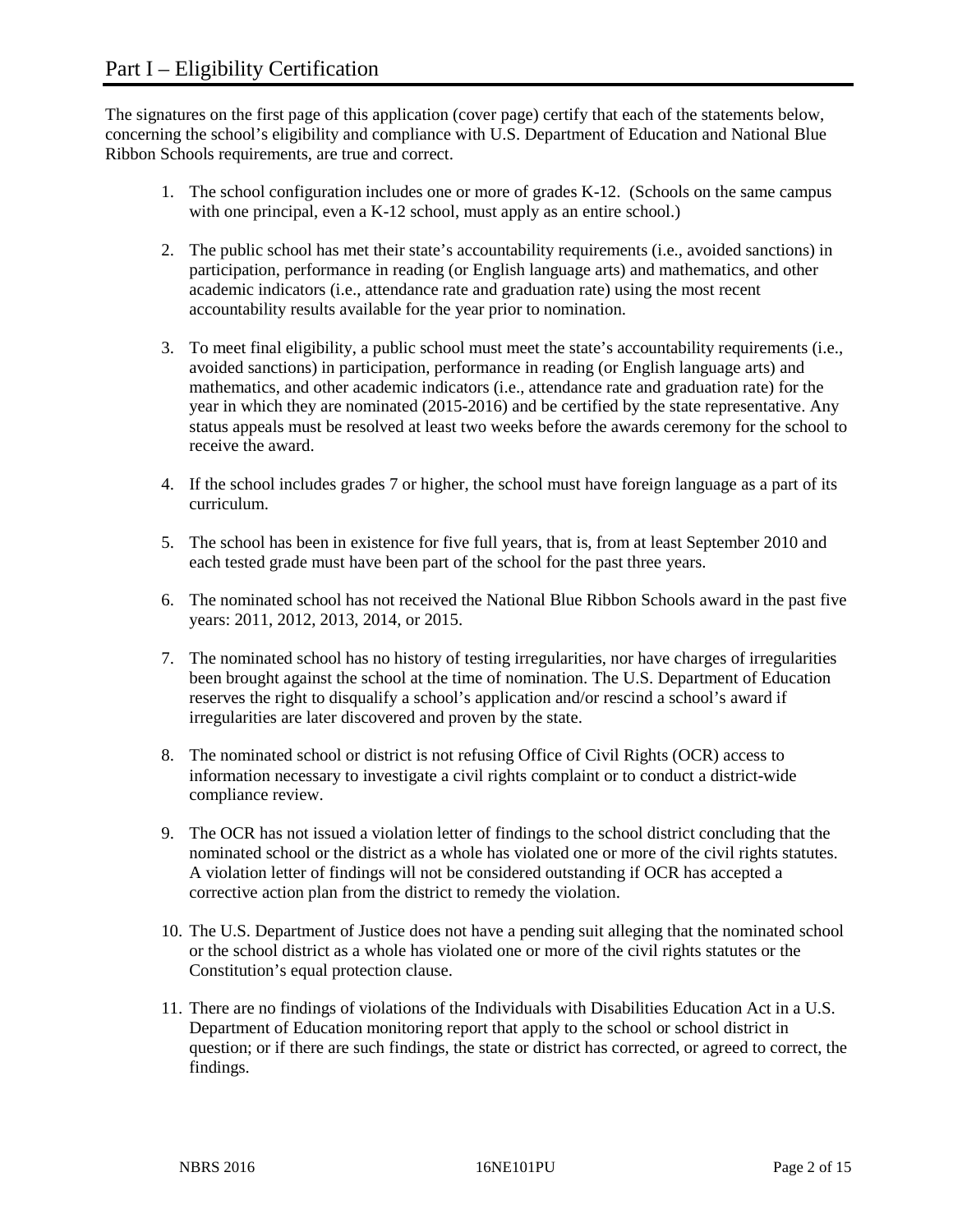## **Data should be provided for the most recent school year (2015-2016) unless otherwise stated.**

## **DISTRICT**

1. Number of schools in the district  $0$  Elementary schools (includes K-8) (per district designation): 0 Middle/Junior high schools 0 High schools 1 K-12 schools

1 TOTAL

**SCHOOL** (To be completed by all schools)

- 2. Category that best describes the area where the school is located:
	- [] Urban or large central city [ ] Suburban with characteristics typical of an urban area [ ] Suburban [X] Small city or town in a rural area [ ] Rural
- 3. Number of students as of October 1, 2015 enrolled at each grade level or its equivalent in applying school:

| Grade                           | # of         | # of Females | <b>Grade Total</b> |
|---------------------------------|--------------|--------------|--------------------|
|                                 | <b>Males</b> |              |                    |
| <b>PreK</b>                     | 9            | 10           | 9                  |
| $\mathbf K$                     | 3            | 5            | 8                  |
| 1                               | 5            | 6            | 11                 |
| $\overline{2}$                  | 7            | 6            | 13                 |
| 3                               | 8            | 7            | 15                 |
| 4                               | 6            | 13           | 19                 |
| 5                               | 13           | 8            | 21                 |
| 6                               | 3            | 10           | 13                 |
| 7                               | 0            | 0            | 0                  |
| 8                               | 0            | 0            | 0                  |
| 9                               | 0            | 0            | 0                  |
| 10                              | 0            | 0            | 0                  |
| 11                              | 0            | 0            | $\mathbf{\Omega}$  |
| 12 or higher                    | 0            | 0            | 0                  |
| <b>Total</b><br><b>Students</b> | 54           | 65           | 119                |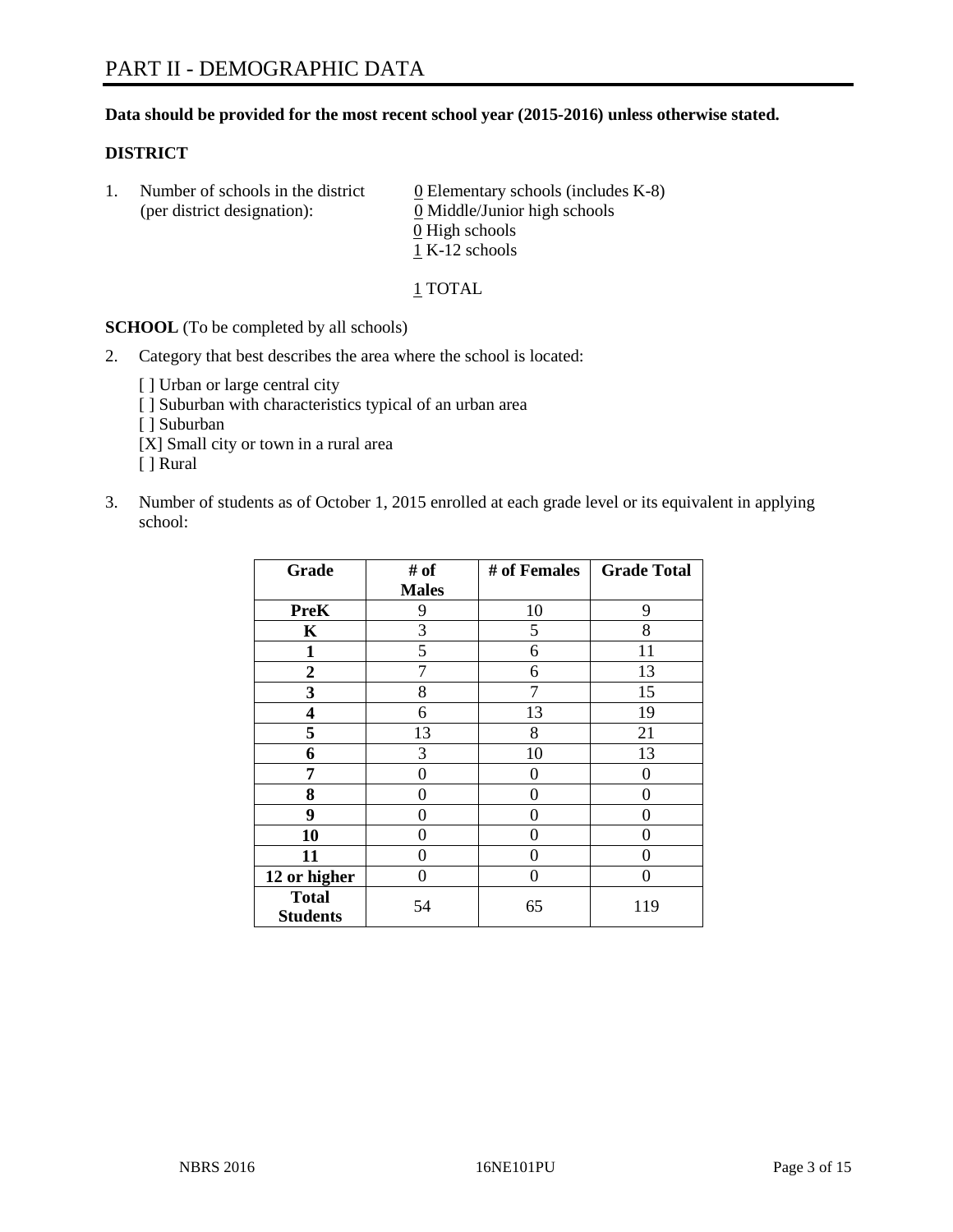4. Racial/ethnic composition of  $\qquad \qquad \underline{0}$  % American Indian or Alaska Native the school: 1 % Asian

 % Black or African American % Hispanic or Latino % Native Hawaiian or Other Pacific Islander 95 % White % Two or more races **100 % Total**

(Only these seven standard categories should be used to report the racial/ethnic composition of your school. The Final Guidance on Maintaining, Collecting, and Reporting Racial and Ethnic Data to the U.S. Department of Education published in the October 19, 2007 *Federal Register* provides definitions for each of the seven categories.)

5. Student turnover, or mobility rate, during the  $2014 - 2015$  school year:  $6\%$ 

This rate should be calculated using the grid below. The answer to (6) is the mobility rate.

| <b>Steps For Determining Mobility Rate</b>         | Answer |  |
|----------------------------------------------------|--------|--|
| (1) Number of students who transferred to          |        |  |
| the school after October 1, 2014 until the         | 3      |  |
| end of the 2014-2015 school year                   |        |  |
| (2) Number of students who transferred             |        |  |
| <i>from</i> the school after October 1, 2014 until |        |  |
| the end of the 2014-2015 school year               |        |  |
| (3) Total of all transferred students [sum of      |        |  |
| rows $(1)$ and $(2)$ ]                             |        |  |
| (4) Total number of students in the school as      | 121    |  |
| of October 1, 2014                                 |        |  |
| (5) Total transferred students in row (3)          | 0.058  |  |
| divided by total students in row (4)               |        |  |
| $(6)$ Amount in row $(5)$ multiplied by 100        | 6      |  |

6. English Language Learners (ELL) in the school:  $1\%$ 

1 Total number ELL

Specify each non-English language represented in the school (separate languages by commas): Spanish

- 7. Students eligible for free/reduced-priced meals: 42 % Total number students who qualify:  $\frac{49}{9}$
- 8. Students receiving special education services: 15 %

18 Total number of students served

Indicate below the number of students with disabilities according to conditions designated in the Individuals with Disabilities Education Act. Do not add additional conditions. It is possible that students may be classified in more than one condition.

| 0 Autism                            | 0 Orthopedic Impairment                 |
|-------------------------------------|-----------------------------------------|
| 0 Deafness                          | 0 Other Health Impaired                 |
| 0 Deaf-Blindness                    | 7 Specific Learning Disability          |
| 0 Emotional Disturbance             | 7 Speech or Language Impairment         |
| 0 Hearing Impairment                | 0 Traumatic Brain Injury                |
| 0 Mental Retardation                | 0 Visual Impairment Including Blindness |
| $\frac{4}{5}$ Multiple Disabilities | <b>0</b> Developmentally Delayed        |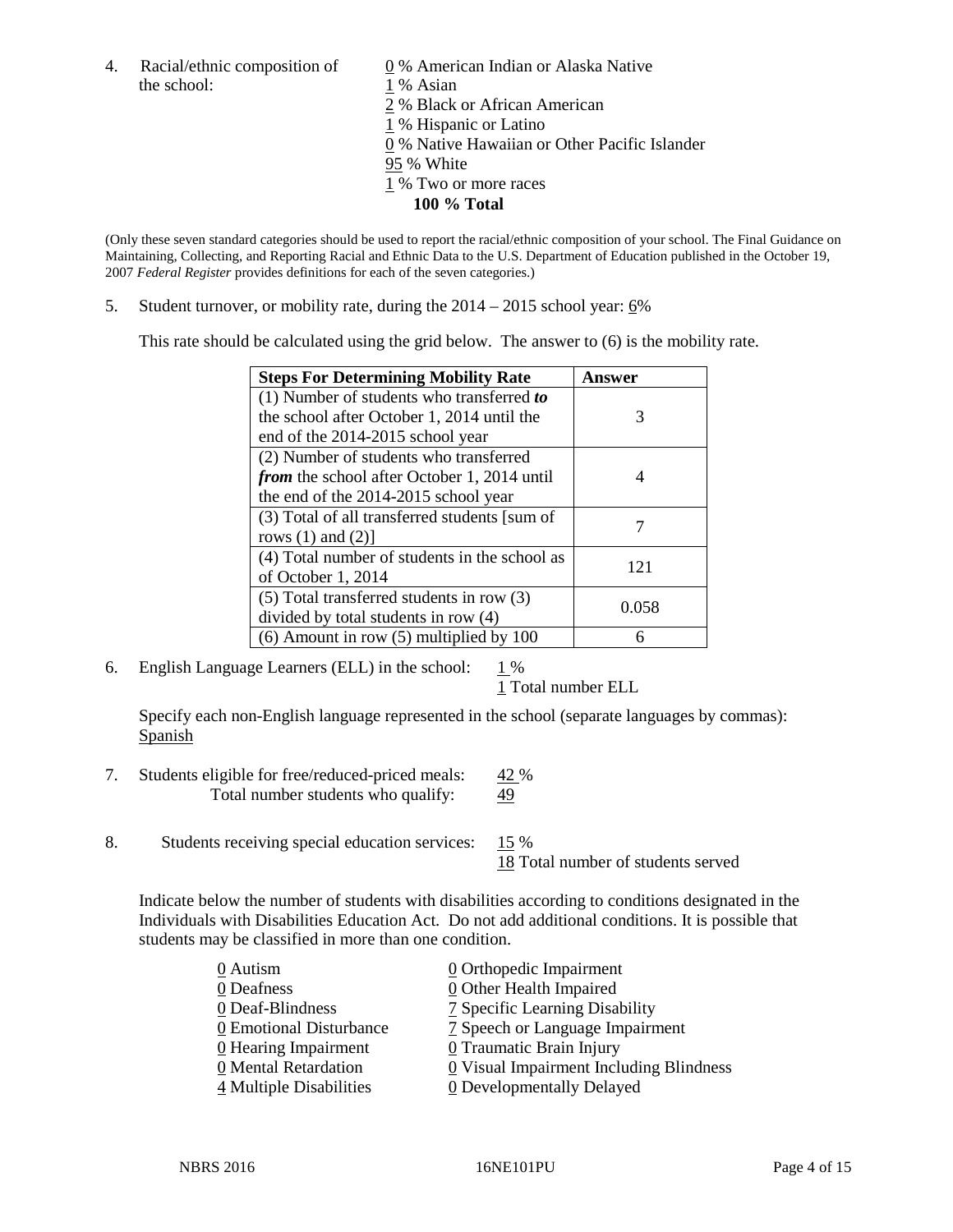- 9. Number of years the principal has been in her/his position at this school: 5
- 10. Use Full-Time Equivalents (FTEs), rounded to nearest whole numeral, to indicate the number of school staff in each of the categories below:

|                                       | <b>Number of Staff</b> |
|---------------------------------------|------------------------|
| Administrators                        |                        |
| Classroom teachers                    | 8                      |
| Resource teachers/specialists         |                        |
| e.g., reading, math, science, special | 3                      |
| education, enrichment, technology,    |                        |
| art, music, physical education, etc.  |                        |
| Paraprofessionals                     | $\mathcal{D}$          |
| Student support personnel             |                        |
| e.g., guidance counselors, behavior   |                        |
| interventionists, mental/physical     |                        |
| health service providers,             |                        |
| psychologists, family engagement      |                        |
| liaisons, career/college attainment   |                        |
| coaches, etc.                         |                        |

- 11. Average student-classroom teacher ratio, that is, the number of students in the school divided by the FTE of classroom teachers, e.g.,  $22:1$  15:1
- 12. Show daily student attendance rates. Only high schools need to supply yearly graduation rates.

| <b>Required Information</b> | 2014-2015 | 2013-2014 | 2012-2013 | 2011-2012 | 2010-2011 |
|-----------------------------|-----------|-----------|-----------|-----------|-----------|
| Daily student attendance    | 95%       | 96%       | 95%       | 96%       | 96%       |
| High school graduation rate | 9%        | 0%        | 0%        | 9%        | 0%        |

## 13. **For high schools only, that is, schools ending in grade 12 or higher.**

Show percentages to indicate the post-secondary status of students who graduated in Spring 2015.

| <b>Post-Secondary Status</b>                  |    |
|-----------------------------------------------|----|
| Graduating class size                         |    |
| Enrolled in a 4-year college or university    | 0% |
| Enrolled in a community college               | 0% |
| Enrolled in career/technical training program | 0% |
| Found employment                              | 0% |
| Joined the military or other public service   | 0% |
| Other                                         | 0/ |

14. Indicate whether your school has previously received a National Blue Ribbon Schools award. Yes No X

If yes, select the year in which your school received the award.

15. In a couple of sentences, provide the school's mission or vision statement.

Learners Today. Responsible Citizens Tomorrow is the mission of the Stapleton Public Schools. It was adopted in January 2016.

16. **For public schools only**, if the school is a magnet, charter, or choice school, explain how students are chosen to attend.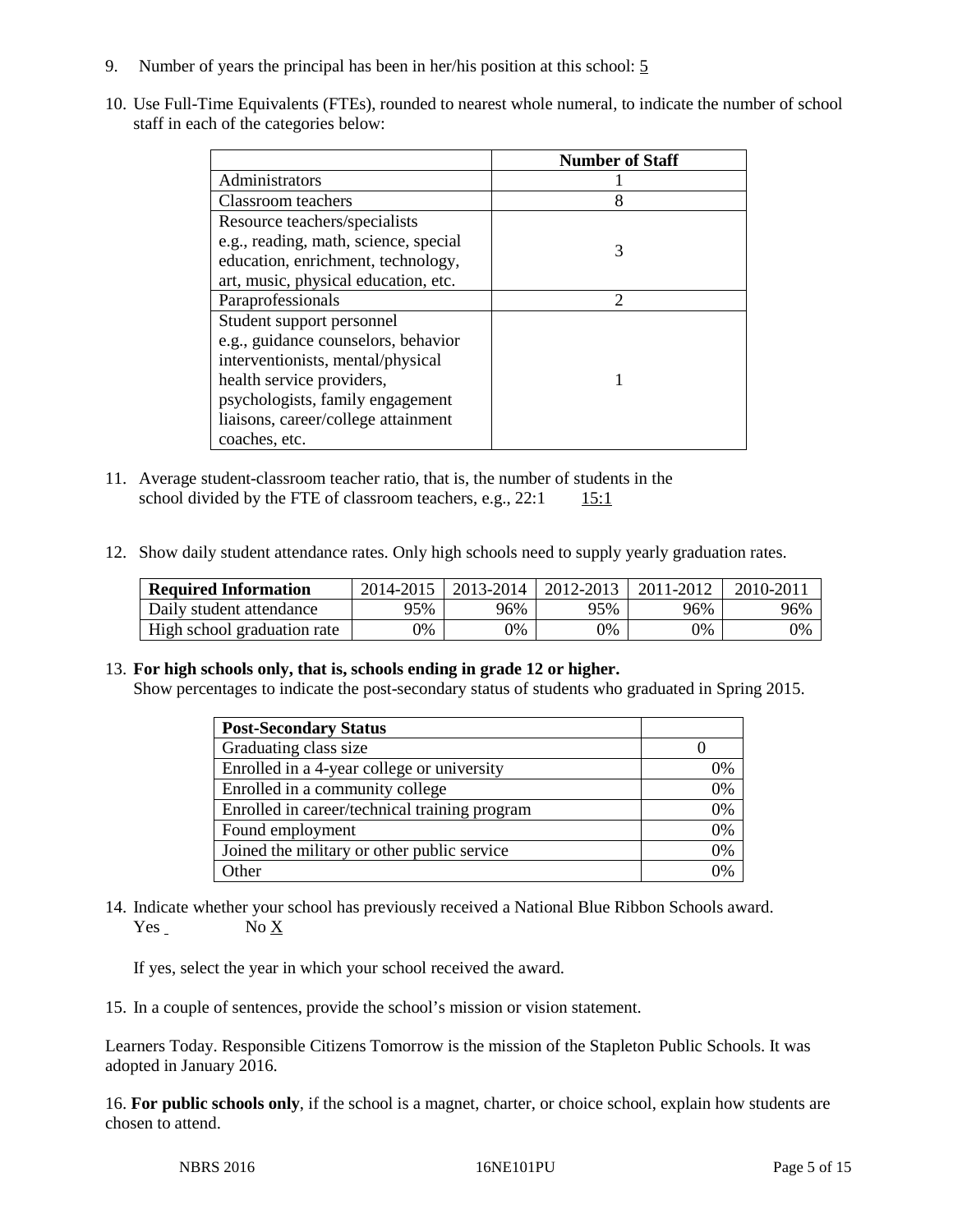# PART III – SUMMARY

Imagine a small village in Nebraska surrounded by farms and large ranches in the Sandhills. Here lies Stapleton, the county seat of Logan county, with a population of 307 friendly and honest people. It is a place where you will be greeted with a down home greeting and where everybody knows your name. A community rich in tradition, we are home to "The Biggest Little Rodeo in Nebraska". Community members show integrity, a strong work ethic, and school pride. Tradition has shown education to be valued from the beginning in Stapleton. This is reflected in our mission statement: "Learners Today. Responsible Citizens Tomorrow."

The town was founded in 1913, along with the first school, which was started in a two-room building. Enrollment increased making it necessary to build a brick school in 1914. The school has been expanded and updated throughout the years. The 1914 portion of the school is still standing and in use today. Stapleton Public school is the only school district in the County. The district consists of 596.8 square miles with land in five counties. The student body is drawn primarily from Logan county although 29.3% of our students option into the district.

The elementary school has adopted key strategies to improve our school system. Six years ago our school was in academic distress. We were ranked in the bottom 5% of the schools in Nebraska, which was not where we wanted to stay. We had to reconstruct our curriculum and many of our teaching methods. We reached out for help from the WestEd organization, a center for school transformation. They provided professional development for our instructors and administrators. Some of the key strategies they helped us to implement include: lengthening our day to allow more instruction time, identifying our essential curriculum, creating formative and benchmark assessments, developing a standards-based report card, designing an evaluation system based on the Charlotte Danielson model, designing a positive behavior system, forming data collection teams including students, stakeholders, and instructors, implementing parent nights, and adding interventions for students.

The dedicated staff showed great perseverance by putting in countless hours to rebuild the integrity of our school and the benefits have paid off. It took us over three years of meeting during and after school to implement our essential standards and change our curriculum and teaching methods. The faculty kept our focus on the students and how the process would benefit them. We now stand united in our efforts. Throughout this transformation the climate of our school has changed. Now we strive for student success and nothing less, with the school goal of 80% of our students scoring 80% or higher on all assessments.

We have celebrated many milestones. We are currently in our second year after completing the work with WestEd. We are maintaining our academic success and we continue to grow. We recently received an exceptional classification from the Nebraska Department of Education. We now rank in the top 10% of the state, rather than the bottom 5%. Once again, our students, parents, community, and staff can be proud of our combined efforts, as we continue to strive for improvement.

Our vision is to continue to be an academic leader where students discover and enhance their talents. We use many key strategies and programs throughout our school to encourage everyone to become the most successful version of themselves. We have a school-wide behavior plan. The students are rewarded for showing integrity, responsibility, respect, and being active learners. Our elementary values leadership through our student council. We host a spelling bee and a geography bee, and our students are competitive in academic quiz bowl. Excellence is shown in music, art, and athletics. Our coaches offer youth volleyball, football, basketball, track, and wrestling. Once a month we have our "Bronco Bash". This celebration honors our elementary students for their outstanding efforts socially, behaviorally, and academically. At the end of the year we honor high achievers and those who show the greatest improvement at our Awards Program.

Stapleton Public Schools value learning, collaboration, commitment, engagement, excellence, and accountability. We care about the academic and emotional development of every child. We provide a safe, supportive environment for everyone to become successful. We believe that students can accomplish more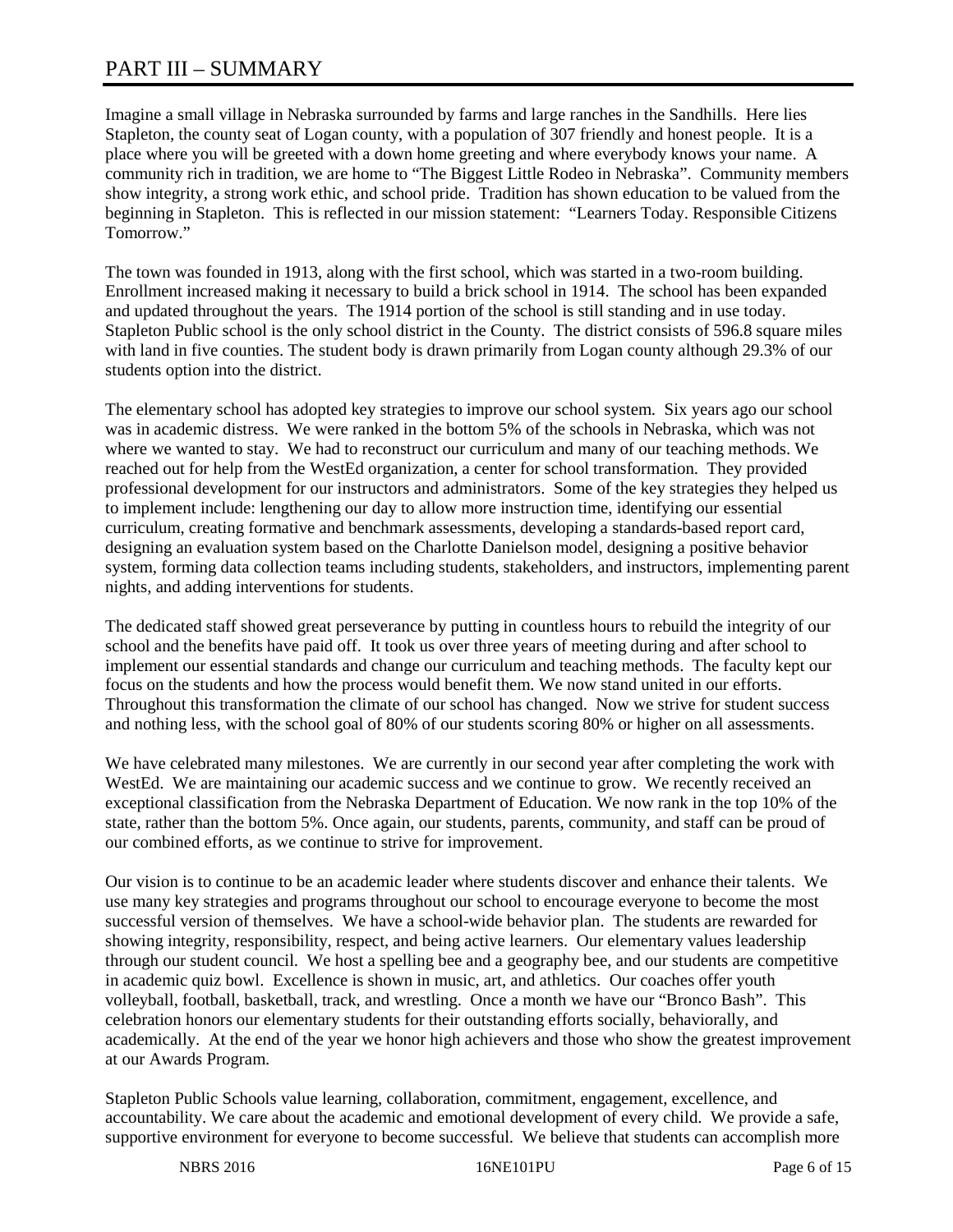when all the stakeholders collaborate together. We are committed to leveraging school and community resources to prepare all students to be college and career ready. Our staff engages students in active, relevant learning experiences, guided by highly qualified educators and supported by an active, involved community network. We strive for excellence made possible through high expectations, hard work, discipline, strong academics, co-curricular activities, and character development. We use demographic, achievement, program and survey data to hold students, staff, and stakeholders accountable for the continuous improvement of the district. We strive for success and nothing less.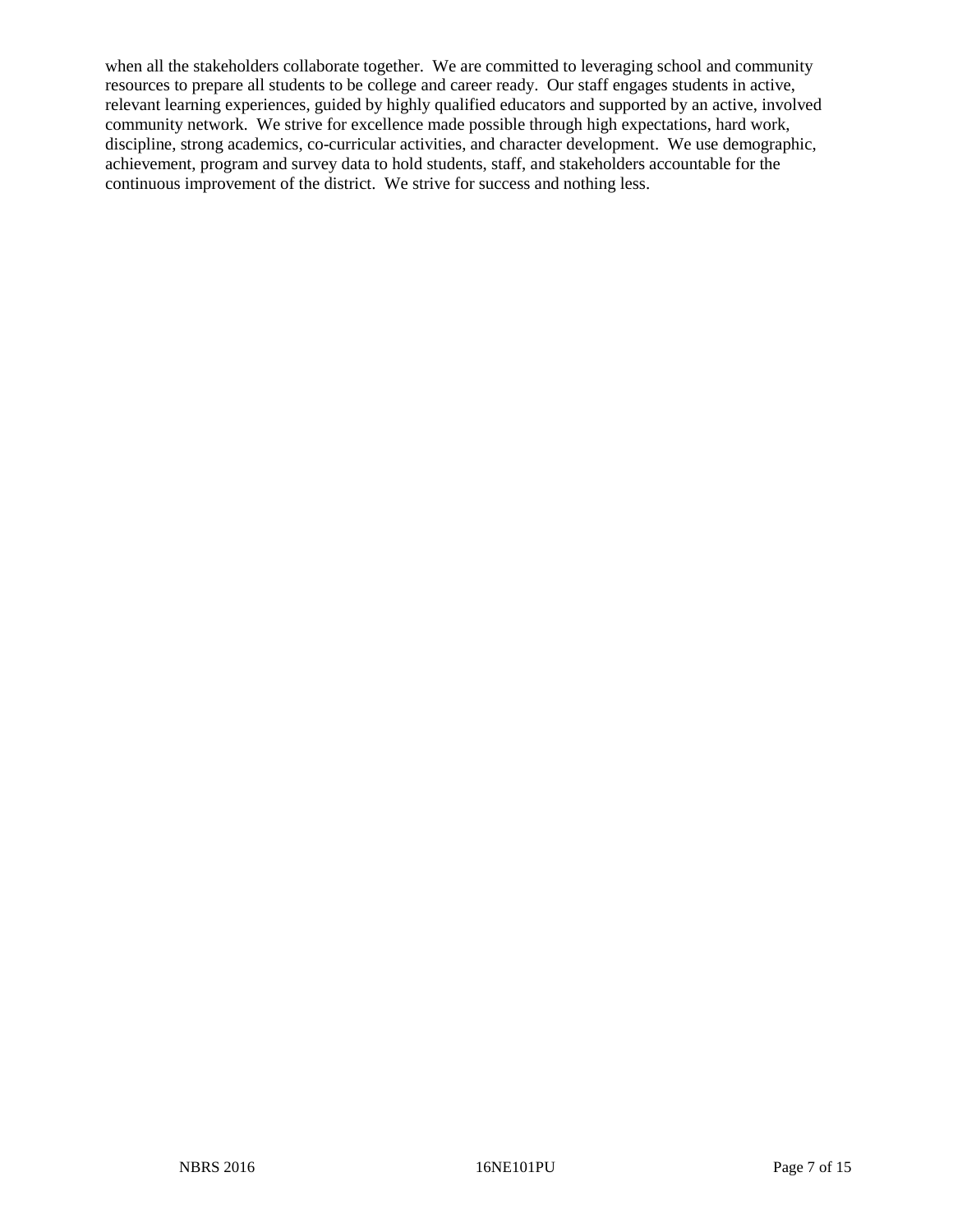# 1. Core Curriculum:

Mathematics, science, social studies and English/language arts are taught in grades K-6. Each core utilizes a commercial curriculum but they are used as resources only. The curriculum is based on the Nebraska State Standards. All essential standards will be taught and mastered however not all textbook chapters will be covered. No core aligns 100% with any state's standards. Instructors have identified, modified, and created instructional materials that support student learning for every subject. One of the modifications is differentiated materials and instruction for students. Paraprofessionals work with students one-on-one and in small groups. The school goal states that 80% of students will score 80% or higher on all assessments. WIN (What I Need) time is scheduled for all grades. Students who do not meet the goal are retaught and reassessed during this time. WIN time is also used to challenge high ability students. Study Island is a webbased program used to allow students to work independently, to master state-specific and grade-level standards in math and reading. It is used to reinforce learning for students at all levels.

ELA (English/language arts) is emphasized. Reading and language arts are taught to all classes the first two hours of the day. Students are grouped by their ability within the classroom or by walking up or down a grade. Groupings are based on analysis of the following assessments: Reading Mastery Placement, STARS Accelerated Reading, DIBELS - Dynamic Indicator of Basic Early Literacy Skills, teacher created formative & summative assessments, MAPS (Measures of Academic Progress Achievement Test), and NeSA (Nebraska State Assessment). Essential ELA standards are also taught during library instruction which is scheduled for at least thirty minutes, once a week, for all classes.

Reading Mastery was adopted six years ago because of the use of student ability grouping and explicit instruction. This curriculum is designed for struggling readers. Most of our students are no longer struggling. 94% of our students were proficient on the last state assessment. Language Arts and writing are not strong components in this program. Several programs are used to improve skills of students performing below grade level. Corrective Reading, a component of Reading Mastery, is used for SPED students. The Rewards program focuses on multisyllabic words. Read Live and RAZ (Reading A-Z) Kids are web based programs that are used to increase student's fluency and comprehension.

Writing is our weakest area. In 2012/2013 the state raised cut scores and 62% of our students scored proficient in writing. To address this weakness, writing was scheduled for at least thirty minutes a day for each grade. Writing and science is departmentalized for 5th and 6th grade students, which reflect the instructor's strengths. The 3rd, 4th, and 6th instructors have received NeSA Writing Rubric and Scoring training, provided by NDE (Nebraska Department of Education). All instructors, K-12, use Write Source as a resource and have been, or will be trained in Write Tools. All instructors, Preschool-12, read and score students writing during an in-service day. Common writing expectations were developed which are posted and incorporated in every classroom K-12. Students' writing has improved as reflected by the last NeSA Writing Assessment. 80% of students were proficient.

Kindergarten through secondary instructors are presently transitioning to the new College and Career Ready ELA standards that will be more rigorous academically. Essential standards have been determined and aligned, Preschool-12th grade. Curriculum materials will be evaluated to determine which core most closely matches those standards.

Math is scheduled and taught for one and a half hours in each grade. The core curriculum is Saxon Math. Our students score highly on all math assessments. The spiraling curriculum and constant reviews are very beneficial, however it has been the most challenging to adapt to the essential standards curriculum process. Students are able to walk up a grade if data on assessments support the move.

Essential standards were selected and aligned for science and social studies. Curriculum has been developed that aligns with these selected Nebraska standards. Grades K-4 use FOSS (Full Option Science System) Kits as a resource and curriculum and resources designed by instructors. FOSS is a research-based science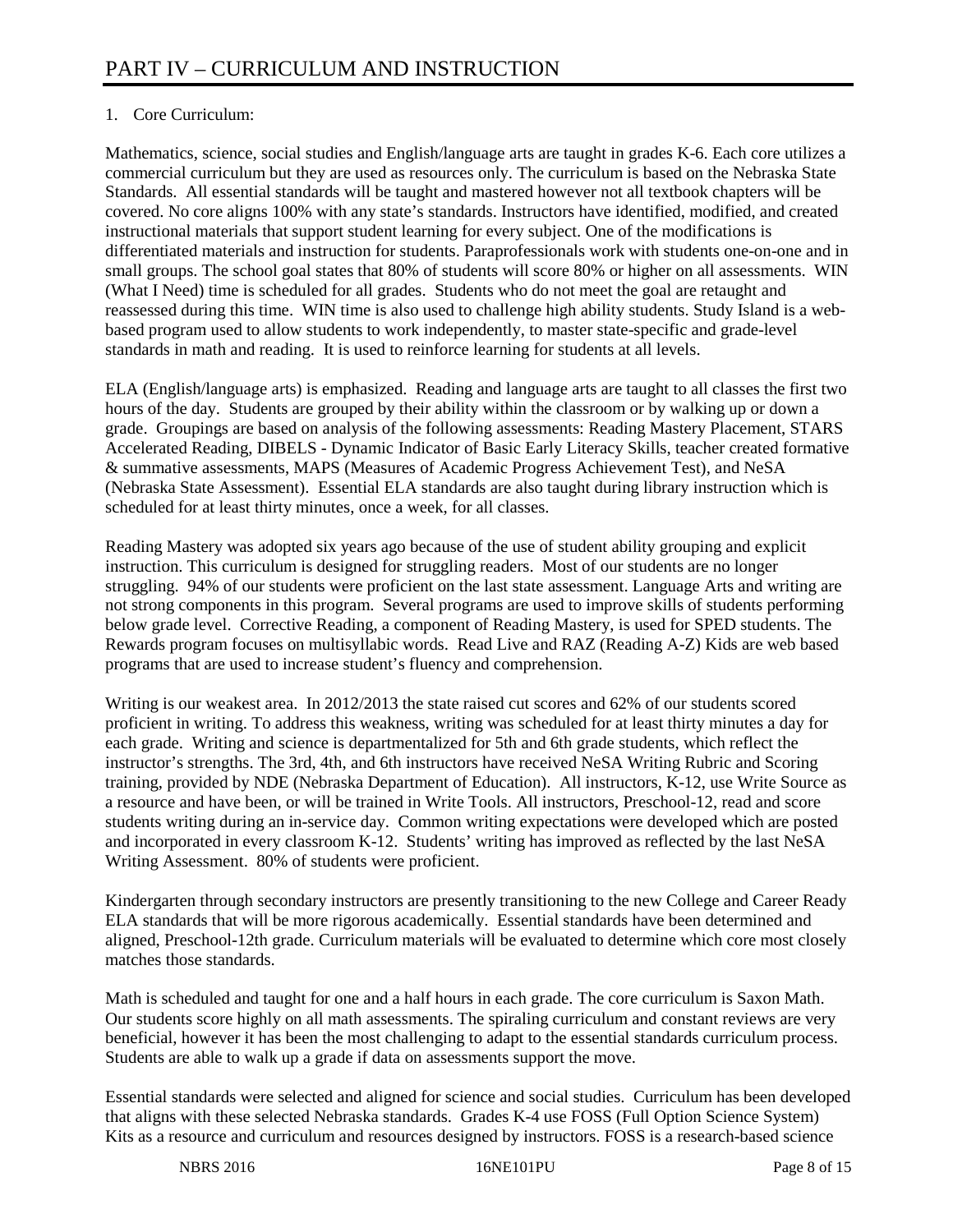curriculum which focuses on active learning and discovery for students. Science Fusion was selected by 5th-8th grade instructors because it was designed for building inquiry and STEM skills. This is a digital curriculum which includes virtual labs, hands-on activities, leveled readers and write-in science textbooks. Studies Weekly is the resource used for Social Studies k-6. Is was chosen because of its alignment with the state standards. It provides for the very difficult to find, up-to-date, Nebraska information.

Three and four year old students attend the all day, Stapleton preschool five days a week. The research based core curriculum used is Teaching Strategies Creative Curriculum. It focuses on; letter knowledge, phonics, math, literacy, science, the arts and social, physical and,emotional development. The instructors are able to tailor the lessons and active engagement experiences to promote individualized learning. The corresponding GOLD assessment tool provides ongoing feedback that is provided to the parents, and is used to differentiate instruction. The preschool teacher participates fully in the selection of essential standards and the pk-12th grade alignment process. Teaching Strategies aligns with K-3 standards by preparing them for kindergarten through academics and life experiences. Students who participated in early childhood learning in previous years were better prepared for kindergarten than those who did not participate.

# 2. Other Curriculum Areas:

Stapleton Elementary non-core subjects include physical education/health, music, art, guidance and library/technology. K-4th grade students attend physical education/health for 27 minutes and music classes for 27 minutes, five days a week. 5th grade students attend music on odd numbered days and physical education on even day for an entire 55 minute period. 6th grade students attend music on even numbered days and physical education on odd numbered days for an entire 55 minute period. K-6th grade students receive art one day a week for 55 minutes. Guidance and library/technology is taught for 30 minutes one day a week. 100% of our students participate in these non-core subjects. Instructors who teach these classes are fully endorsed in their areas.

Non-core instructors have each selected essential standards based on Nebraska's State Standards and national standards. They have created formative assessments to check for learning and benchmark assessments which test for mastery of the content. Non-core instructors are participants in the curriculum alignment process and take responsibility for teaching and assessing core subject standards that apply to their subject area. There is not adequate time for core subject instructors to teach and assess all essential standards.

The guidance instructor is responsible for some social studies such as the kindergarten social studies standard which states, "Students will identify choices they have made and explain why they had to make that choice." A second grade standard states, "Students will identify characteristics of good citizenship such as establishing beliefs, justice, truth, equality, personal responsibility for the common good, and tolerance for diversity of opinions."

The library/technology instructor is responsible for teaching and assessing a portion of the 2014 College and Career Ready English Language Arts Reading and Multiple Literacy standards. She also teaches 5th and 6th grade writing standards such as research skills and how to cite sources using MLA. The library/technology instructor teaches the proper use and care of Chromebooks and I-Pads which are housed in the library. She collaborates with instructors on lessons and units using this technology.

The music teacher also collaborates with classroom teachers. He teaches syllables to the kindergarten students using rhythm to memorize their spelling words. He also teaches fourth graders the use of fraction with whole notes, half notes, and quarter notes.

The staff developed writing expectations which are posted in all classrooms, core and non-core, K-12. All instructors agreed to commit to those standards for all assignments. The preschool's curriculum, Gold Teaching Strategies, covers music, physical education, music, and art. These subjects are taught in the classroom by the preschool instructor, as directed by NDE, to maximize student learning time. The social/emotional curriculum component serves as guidance instruction. It teaches students to: regulate their own emotions and behavior, establish and sustain positive relationships, and to participate cooperatively and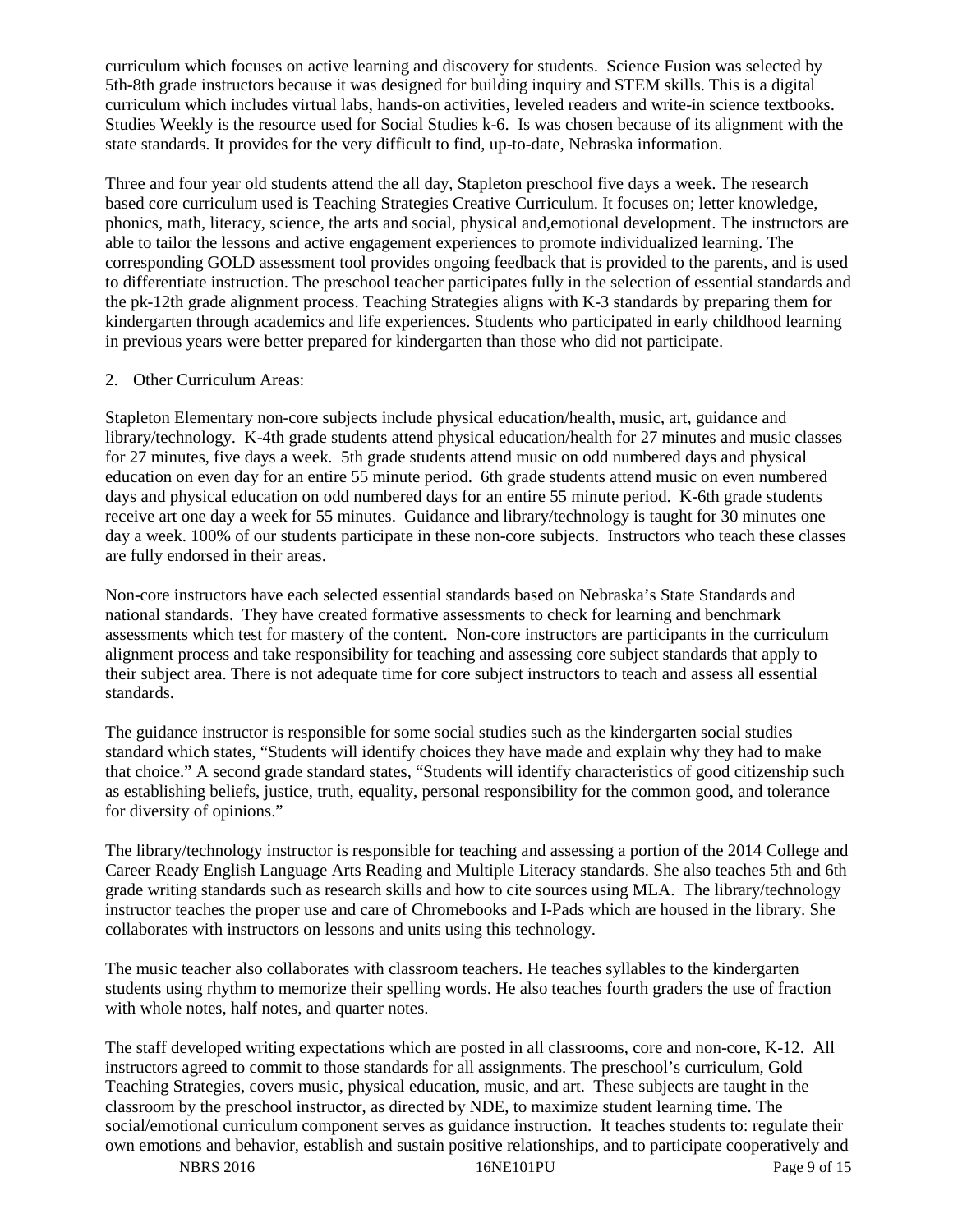constructively in group situations. The guidance counselor meets with students one on one. Preschool students visit the county library once a week for story time and to check out books. The music and industrial art instructors visit the classroom.

3. Instructional Methods and Interventions:

At Stapleton Public Schools we practice fidelity to our standards and not to a particular curriculum. Our essential standards process defines what curriculum and interventions are used in the classroom. We begin with high quality instruction which includes student engagement strategies that bring energy into the classroom to benefit student achievement. Students are grouped based on ability and provide special education services. Students are given ample time to practice each standard and given additional resources to assist students in need. Cooperative learning provides a chance for students to collaborate about content that is being covered. Once students are ready, teachers administer a formative assessment to see if our students meet the school goal of 80% of our students performing 80% or higher on each standard. Based on the results of those assessments, teachers and support personnel provide interventions during our "What I Need Time." So, students can be provided with one on one, small, or large group instruction. The students that have not passed continue working on that standard and students who have passed are given the opportunity for higher learning. Interventions are also determined based on teacher observations and other assessments administered throughout the year.

In reading, the main curriculum used is Reading Mastery, which provides ability based instruction. To cover each standard, the teacher uses direct instruction followed by cooperative learning. Accelerated Reader is used as a reading incentive to promote extra reading practice. Many different intervention resources are used. Reading A to Z, Read Live, and Study Island are just a few to name.

Continuing on, the main curriculum used in math is Saxon. In the primary grades, it emphasizes direct instruction. Teachers use the "I do," "we do," "you do," instructional strategy when working on new examples. Additional practice and interventions are provided through cooperative learning, Study Island, math fact practice, and other math resources.

Science and social studies instruction continues to follow our essential standards. This instruction time includes many activities that call for cooperative learning across ability levels. FOSS kits, Studies Weekly, and Scholastic News are utilized during instruction.

In conclusion, Stapleton Public Schools uses essential standards and data to drive instruction. 80% of the students will perform 80% or higher on each standard influences the instructional methods and interventions of the school.

4. Assessment for Instruction and Learning and Sharing Assessment Results:

Stapleton Public Schools provides a variety of strategies and types of assessments for assessing student learning and teacher instruction to improve and maintain high levels of student and school performance. First, Stapleton schools uses many different types of assessment material to drive academic achievement. The types of assessments used are: NeSA, MAPS, Dibels, Benchmarks (formative and summative), placement tests, STARS, and AR (Accelerated Reader.) The data gathered from these assessments is used to create strategies that are implemented school-wide. These strategies entail: PLC time to collaborate over data, evaluate curriculum, discuss students who are struggling, meeting, or exceeding the standards, WIN time (What I Need), which is reteaching standards and small group work, goal of 80% or higher on each standard within the benchmark assessment, standards-based report cards, and provide clear expectations for students and teachers.

Next, overall student achievement is posted on the school's website, newspaper, school celebrations; individual student achievement is sent home to parents, recognized at celebrations, reflected on standardbased report cards, and Powerschool. If students are consistently falling short of our expectations, their needs are addressed during WIN time (What I Need/intervention time), staff support including SAT recommendations, and differentiated instruction based on data. To maintain high levels of achievement,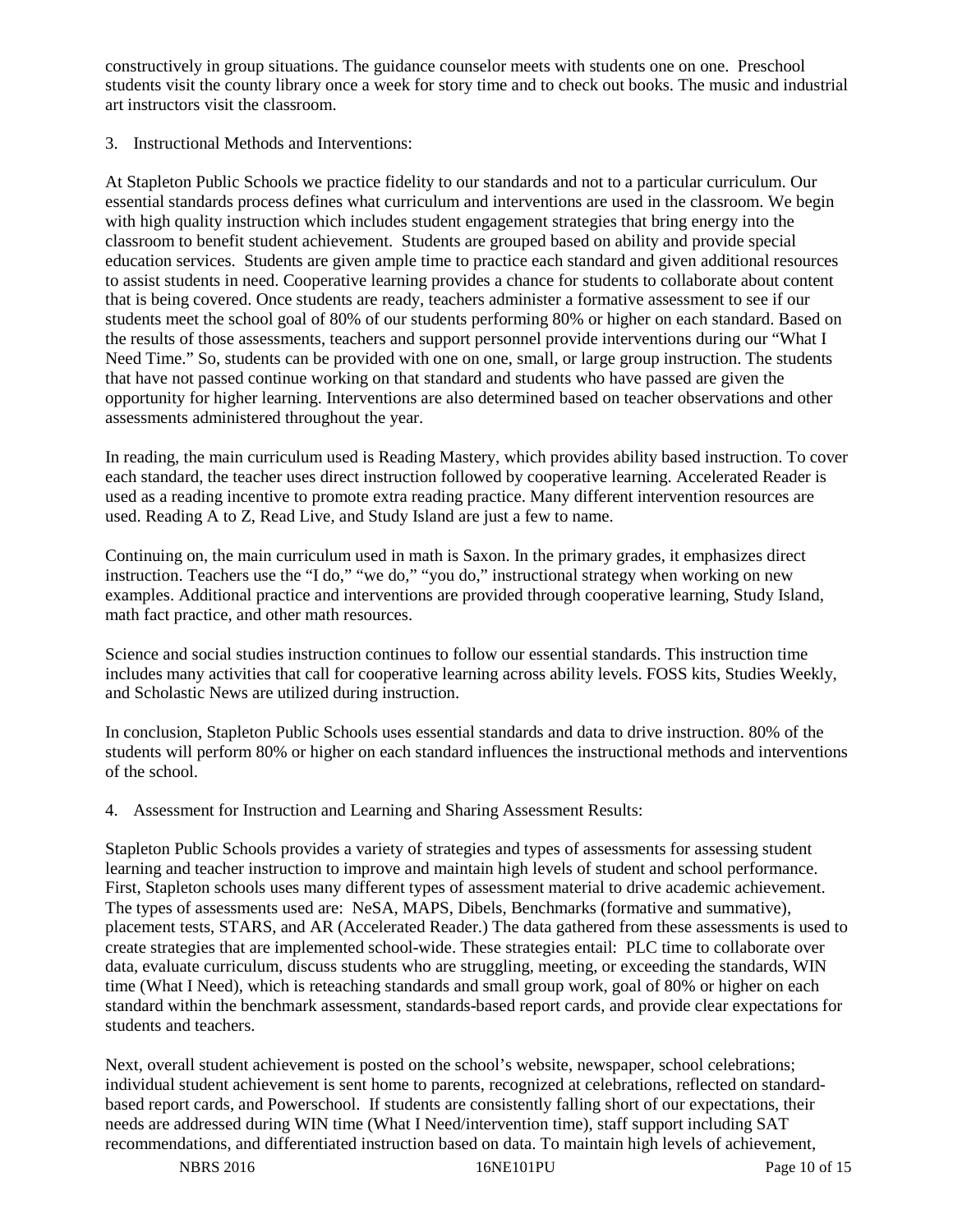teachers have monthly PLC (Professional Learning Community) meetings to discuss data. To maintain high levels of achievement by teachers and students the following programs are utilized: teacher mentoring is provided to new teachers, teacher workshops that address specific needs of our school, professional growth, new-teacher orientation, expectations are schoolwide, and positive reinforcements are provided through Quiz Bowl, HAL (High Ability Learners), and various other student activities to nurture and enhance academic growth and success.

In conclusion, assessment and data drive every facet of our school's academic growth, achievement, and success.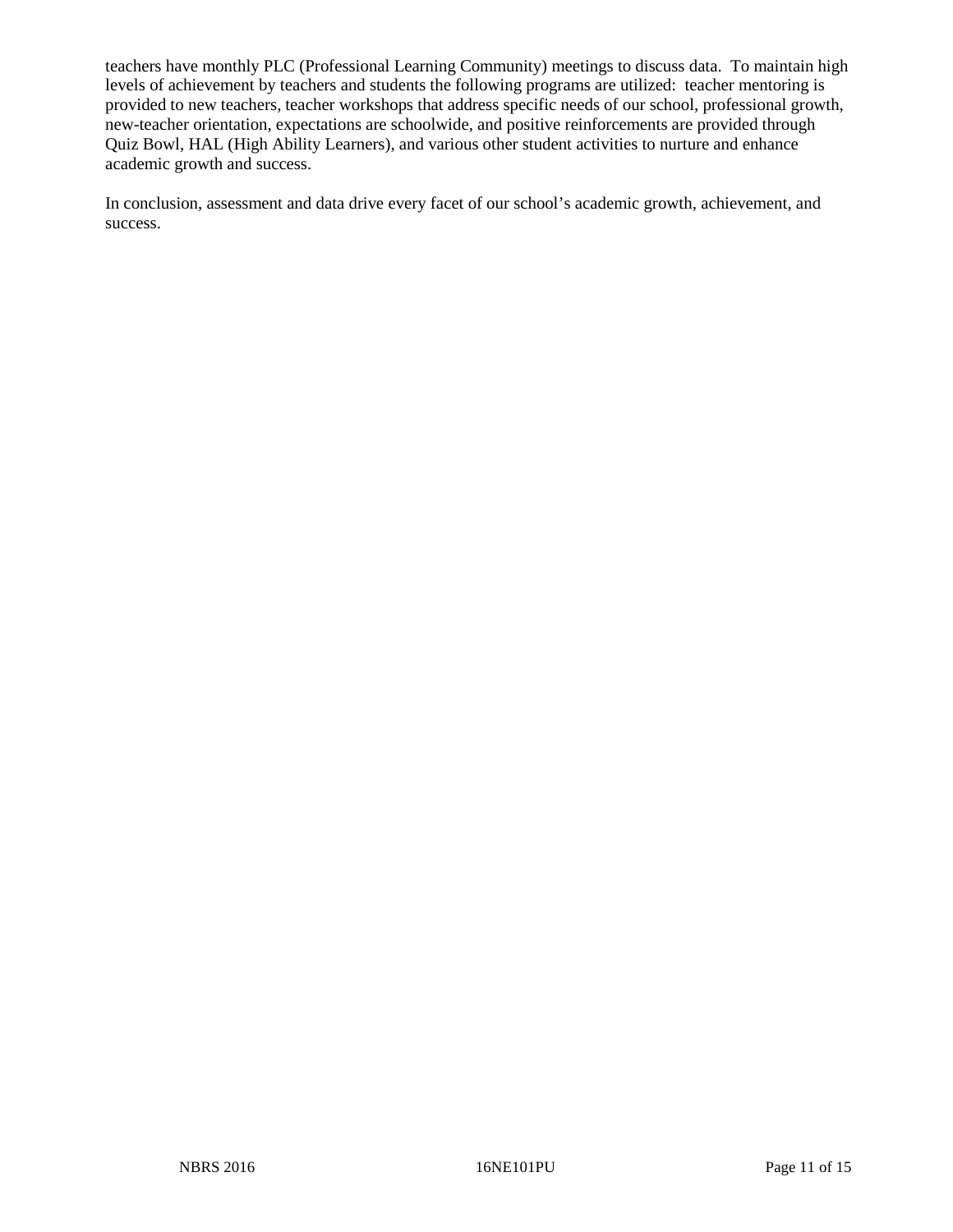# 1. School Climate/Culture:

Stapleton Elementary School created a School Wide Positive Behavior plan. The purpose of the plan is to benefit children by: providing positive behavior support, increase positive behavior and rule-following, and reduce office referrals. Expected positive outcomes are that students would associate office visits with positive, rather than negative consequences and it would provide an opportunity for positive contact with parents. The committee knew that this plan would require the commitment of the entire staff, instructors, para-educators and administration. All staff members were trained initially and the plan is reviewed each year.

The plan is called "Kids of Character". Overarching principles state that all students will act with integrity by being: active learners, respectful, responsible, and compassionate. A rubric was created that integrate these principles into the school culture. Posters of this rubric were created and placed in strategic areas in the school. We begin the school year by touring the school and explicitly teaching the rubric by stating what these principles look like in the classroom, cafeteria, hallways, bathroom, playground and on the bus. This tour is repeated after semester break. Students also recite the school pledge daily which reiterates these principles.

Staff members fill out a ticket when a student is "caught being good." The student takes the ticket to the office. The first time they are caught the principal telephones the parents and shares the good news. In addition they receive a corresponding "Kids of Character" bracelet. A picture is taken of the student and posted on a bulletin board. A celebration is held once a month. Five "Caught Being Good" tickets are pulled out of a box and those students eat lunch with the principal in a special designated area. Students are also honored for mastery of standards and perfect attendance. Celebrations are also used as academic pep rallies and to reinforce academic and social skills.

A Stapleton Elementary Behavior Chart was created which outlines the roles of the teacher, principal and guidance counselor and the steps taken by each. This correlates closely with the Boys Town Behavior Classroom Management program used by the school. The administrator and teachers have all received this training.

Students receive guidance instruction from the counselor for 30 minutes once a week. She also meets with students and groups that have been referred to her by teachers or administrators. With these school supports there is a reduction in problem behaviors and office referrals. Students perceive school as a safer, more supportive environment. Academic performance improves and there is an increase in family involvement. It also benefits instructors and staff because there is improved consistency, more collaboration, improved classroom management, and classroom routines.

2. Engaging Families and Community:

Six years ago WestEd conducted its initial survey of parents. One of the most glaring findings was that parents did not feel welcome, and in fact, felt that they were barred from visiting the school. It was necessary to build positive relationships with parents and the community. One of the components of our school's turnaround was the creation of the community liaison position. The liaison function was to form a bridge between the school and the community.

Open houses were scheduled where parents could meet with the administration and the liaison. Discussions were held explaining new programs, questions were answered and parents visited their student's classrooms. Next a volunteer program was created. Currently, each classroom has a "room mother" who plans parties, creates bulletin boards and works with the instructor. Four parent nights, one each quarter, were initially held. We now have two a year, which are very well attended. The first is a game night where parents and students play educational games. The second is a science/social studies fair where students show projects that they have created with their parent's assistance. These were first attended only by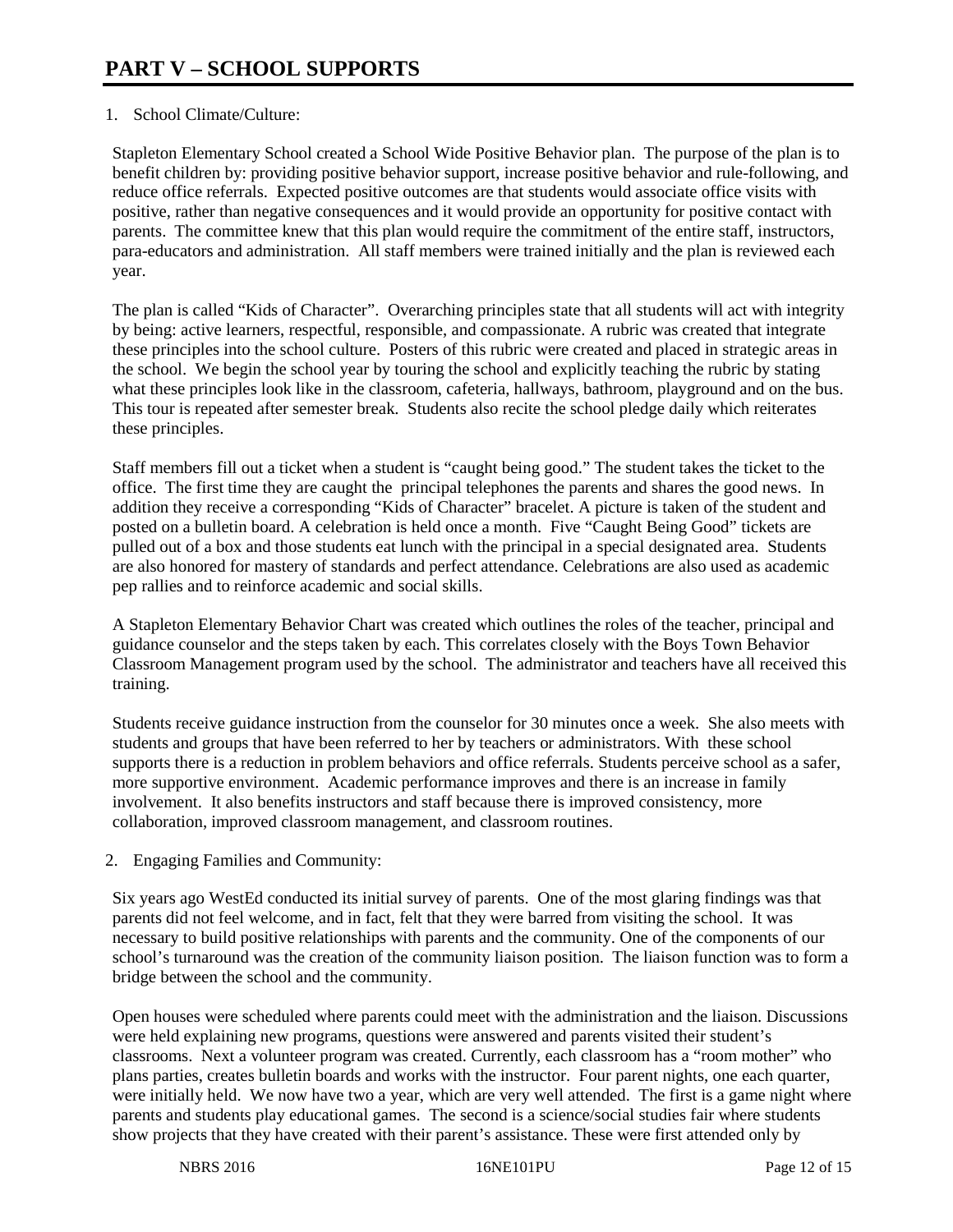elementary students and parents but now 7-12 students and parents are participating. The community liaison also plans and publicizes the annual spelling and geography bee. They attend community meetings and meet weekly with our local newspaper to share news items. This will be the second year that the school will participate in the Community Clean Up Day. This year the community liaison worked with the guidance counselor to plan a Career Day where students visited community businesses. Our county librarian approached the community liaison to increase circulation of materials. The preschool now attends story time and checks books out weekly as do other classes. Library activities and check outs are also a part of our summer school curriculum.

Parent/Teacher conferences are scheduled to facilitate parent attendance. This schedule is mailed to the parent(s) before conferences. Instructors meet the school goal with 100% of the parents attending the conferences. The SPED teacher also attends the parent/teacher conference with the students in the program. The standard based report card more specifically communicates what students are learning in the classroom. Parents are also able to monitor grades using PowerSchool.

Parents receive school communication through the school website, Facebook, Blackboard twitter, and frequent teacher phone calls. The school web page has been improved and is better maintained than it has been in the past. Facebook is also used to communicate with the public. We have received 350 likes from a town with a population of 300.

# 3. Professional Development:

Professional Development is a vital part of our instruction and student achievement at Stapleton Public School. We have utilized WestEd, Nebraska Department of Education, and Educational Service Unit.

Our training began with WestEd, a turnaround school program, which provides professional development for struggling schools. Through WestEd we were able to prioritize our essential standards. Teachers and administrators were trained in teaching strategies to promote student achievement and school improvement. They were also trained in RTI, focusing on tier two and tier three interventions for academics. A positive behavior support model was adopted which focuses on behavior and school climate. What I Need (WIN) ,is a time for intervention, enrichment, reteaching and reassessing students who do not master the essential standards. Professional Learning Communities (PLC), introduced by WestEd, have allowed teachers and administrators to collaborate on student achievement and school improvement.

Through NDE we have implemented the Danielson Framework Model for Teaching. This framework has been the basis for our teacher and principal evaluations, classroom instruction, and classroom environment. Additionally our teachers have attended writing workshops to prepare our students for the Nebraska State Writing Assessment (NeSA). NDE has also provided training for the transition into the new College and Career Ready English Language Arts standards and assessments. The preschool teacher and paraprofessional have attended training for Creative Curriculum, GOLD, and Early Childhood Environmental Rating Scale (ECERS). Creative Curriculum is designed to interface with GOLD assessment to allow our preschool teacher to prepare students for kindergarten. ECERS training is designed to provide the highest quality environment for our preschool students, indoors and out.

The ESU provides continuous support for our staff. They play a major role in the area of special education providing the following services: speech, occupational and physical therapy, inclusion, behavior, transition, deaf and hard of hearing, and SPED consultants. A series of New Teacher trainings support first year instructors and provides collaboration with other area first year instructors. The administration and instructors attended Write Source and Six Traits training which prepares teachers to deliver high quality writing instruction to our students. A preschool PLC meets bi-monthly to allow area teachers to collaborate on new techniques, behavioral strategies, and classroom management. ESU16 tailors professional development to our teachers and administrators needs to facilitate the best educational experience for our students.

Professional development is valued at Stapleton Public Schools. There is no limit on the professional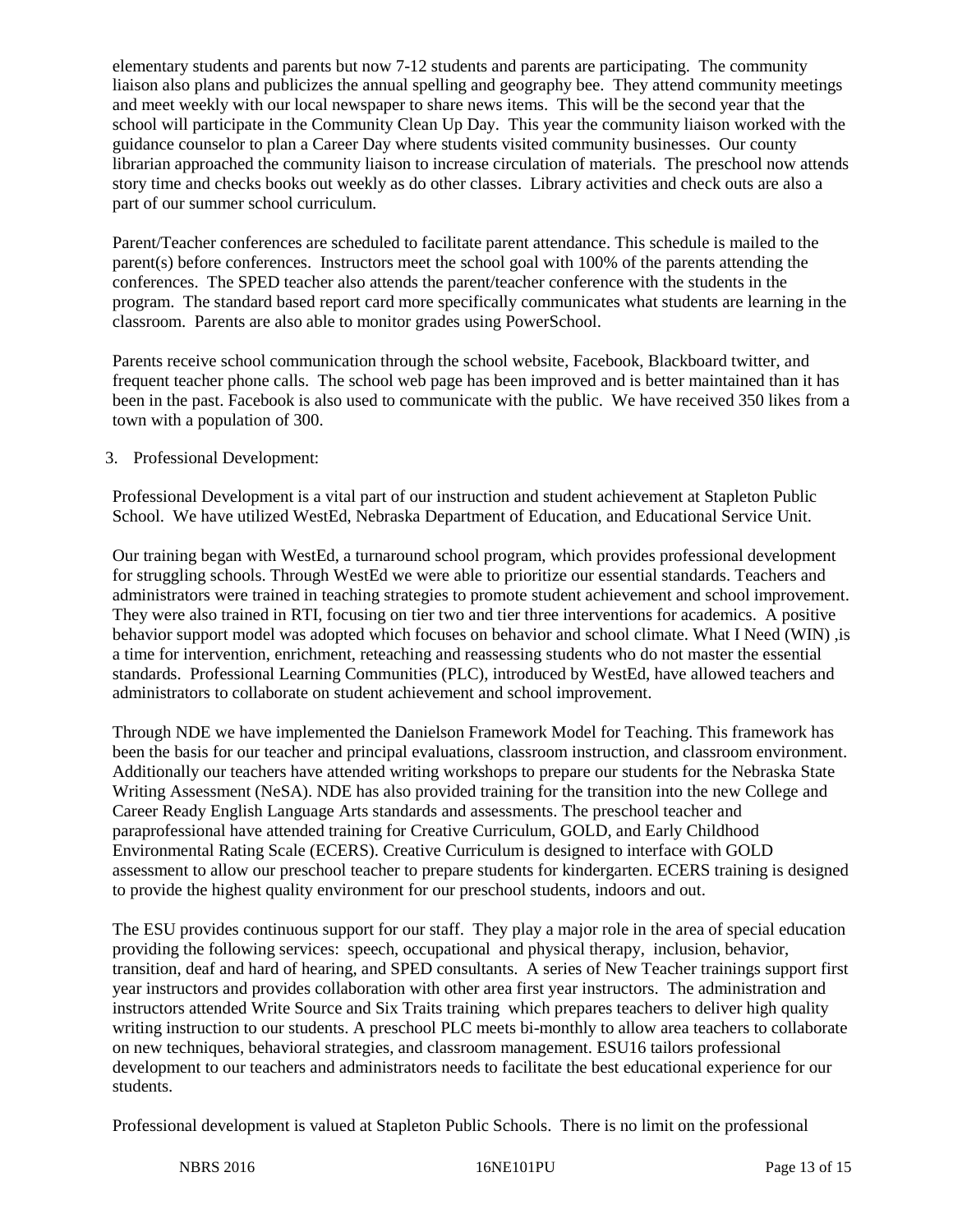development days for instructors or administrators. Professional development impacts staff capacity, student achievement and school improvement. It ensures a successful educational system.

# 4. School Leadership:

After being placed on the PLAS (Persistently Lowest-Achieving Schools) list a change in leadership and philosophy was required. A new K-6 principal was hired with PLC (Professional Learning Community) title and responsibility added to the position. The essence of the PLC process is now the guiding philosophy of the school. This essence is encapsulated in three big ideas. The purpose of our school is to ensure all students learn at high levels. Helping all students learn, and guiding and nurturing system change, requires a collaborative and collective effort between instructors, administration and stakeholders. There is a focus on results, rather than intentions. All instructors are encouraged to become leaders. There is a component in our evaluation tool which states that teachers will make a substantial contribution to the professional community and assume a leadership role among the faculty.

Leadership is distributed. A six member leadership team includes an elementary, special, and SPED instructor. It also includes the elementary principal, superintendent/7-12 principal and athletic/activity director. They guide the school improvement process and are preparing for the AdvanEd visit. There is one in-service day a month where the K-12 PLC and the four academic (English/social studies, math/science, vocational and SPED) PLCs meet to achieve the district goals. The first goal is that 80% of students will score 80% or higher on all assessments. The second goal states that each K-12 instructor will implement the essential curriculum process in one class per semester. This goal was created after the student success shown in the elementary. Elementary instructors, who were trained in this process, and have implemented it in all core subjects over the past five years, are placed on each academic PLC to guide and assist the 7-12 instructors. This method fosters continuous improvement and purposeful peer interactions in the pursuit of clear priorities within specific parameters; however instructors have freedom operating within the parameters. The administration assures that instructors have the time, resources and guidance to meet the goals.

The school board goals state that Stapleton Public Schools will ensure academic success for all students and that they will value and treat staff as professionals by allocating resources and providing meaningful professional development. This professional development includes a commitment that all instructors will attend a Professional Learning Community Institute.